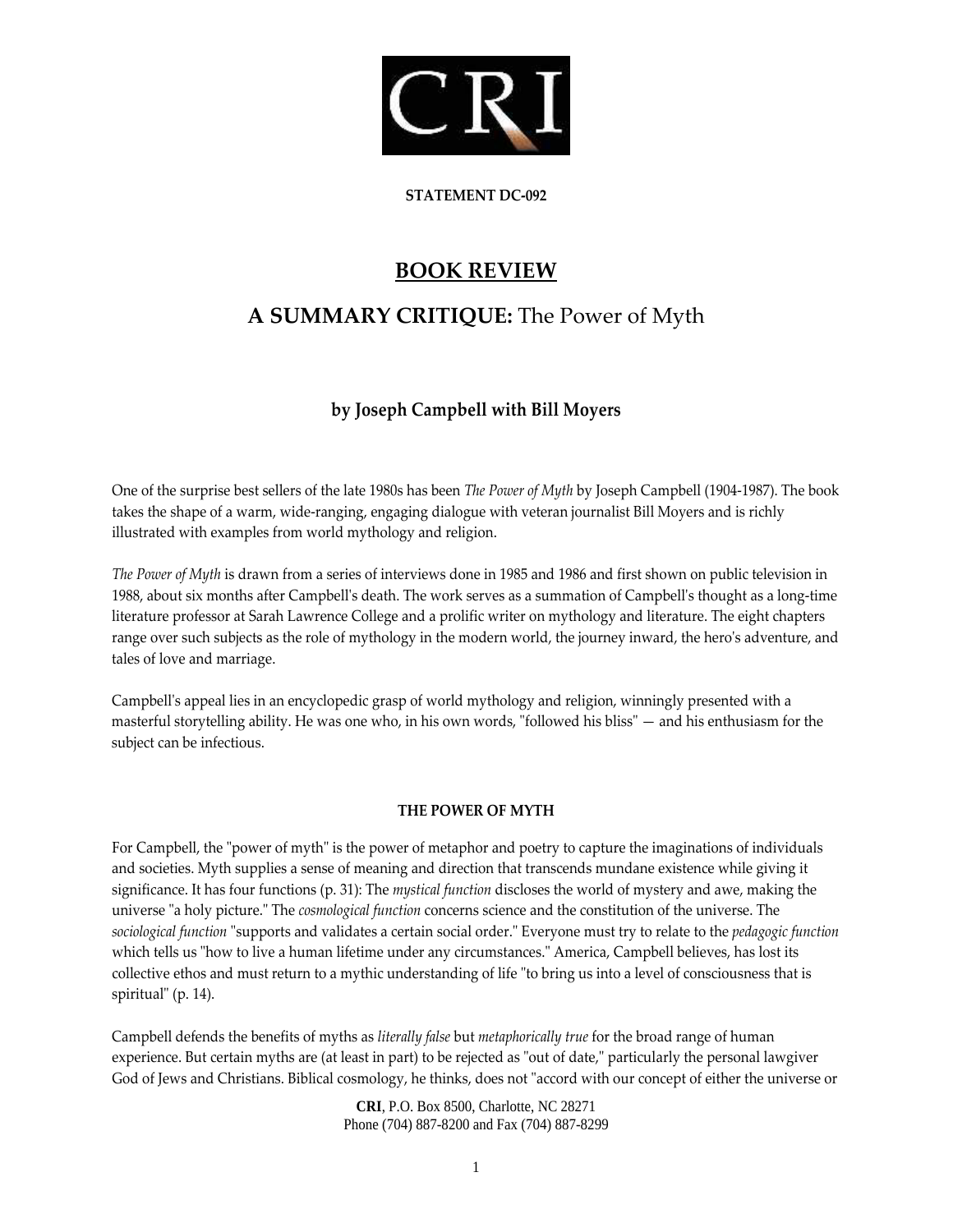of the dignity of man. It belongs entirely somewhere else" (p. 31).

Campbell's own mythic commitment is to the "transtheological" notion of an "undefinable, inconceivable mystery, thought of as a power, that is the source and end and supporting ground of all life and being" (*Ibid.*). He rejects the term "pantheism" because it may retain a residue of the personal God of theism. Campbell repeatedly hammers home this notion of an inefq Fable ground of reality: "God is beyond names and forms. Meister Eckhart said that the ultimate and highest leave-taking is leaving God for God, leaving your notion of God for an experience of that which transcends all notions" (p. 49).

Despite such an epistemological veto on our ability to conceive of anything transcendent, Campbell draws on Carl Jung's theory of a collective unconscious to help explain the common ideas ("archetypes") that recur in the mythologies of divergent cultures worldwide. "All over the world and at different times of human history, these archetypes, or elementary ideas, have appeared in different costumes. The differences in the costumes are the results of environment and historical conditions" (pp. 51-52).

But not all archetypes are created equal. Campbell singles out the notion of sin as especially pernicious because it stifles human potential. If you confess your sins you make yourself a sinner; if you confess your greatness you make yourself great. The "idea of sin puts you in a servile position throughout your life" (p. 56). He later redefines sin as a lack of knowledge, not as an ethical transgression: "Sin is simply a limiting factor that limits your consciousness and fixes it in an inappropriate condition"  $(p. 57)$ .

It seems, to steal a phrase from Swami Vivekananda, that the only sin is to call someone a sinner. Campbell believes our challenge is to say, "I know the center, and I know that good and evil are simply temporal aberrations and that, in God's view, there is no difference" (p. 66). In fact, "in God's view," you are "God, not in your ego, but in your deepest being, where you are at one with the nondual transcendent" (p. 211).

The thematic richness of this work could occupy several reviews. This review will consider some of the philosophical, religious, and societal issues it raises.

#### **TRANSCENDENTAL MYSTERY**

A salient feature of Campbell's world view is a pronounced inconsistency, which  $-$  unless flushed out  $-$  may remain under the wraps of his winsomeness.

According to Campbell, myth opens us to the realm of transcendental mystery where awe and inspiration energize and permeate our beings. But given Campbellʹs epistemological veto of any knowledge of the transcendent, we can say nothing concrete of it. It is beyond concepts, names, and thought. It is metaphysically mute. Campbell wants to vindicate myths by saying they are not to be taken concretely, but metaphorically. Yet even metaphors are incorrigibly conceptual; poetry says something. Propositions are pesky things. They are difficult to fumigate. The Hindu myth of a blood‐soaked, skull‐adorned Mother Kali destroying the world carries the nonmetaphorical meaning that God is as much Destroyer as Creator. That's the theology of it, even when taken as myth and not history.

Campbell himself enthusiastically disregards his epistemological veto by issuing many conceptual statements about that which (supposedly) transcends concepts entirely. He affirms that the ground of all forms is impersonal, not personal. This assumes definite knowledge of the ontology (i.e., mode of being) of divinity. He sees this impersonal source of all being as beyond ethical categories, so we must say Yes to all of life, no matter how degraded. Yet this too assumes definite knowledge of the character of the transcendent as amoral, not moral. The transcendent is also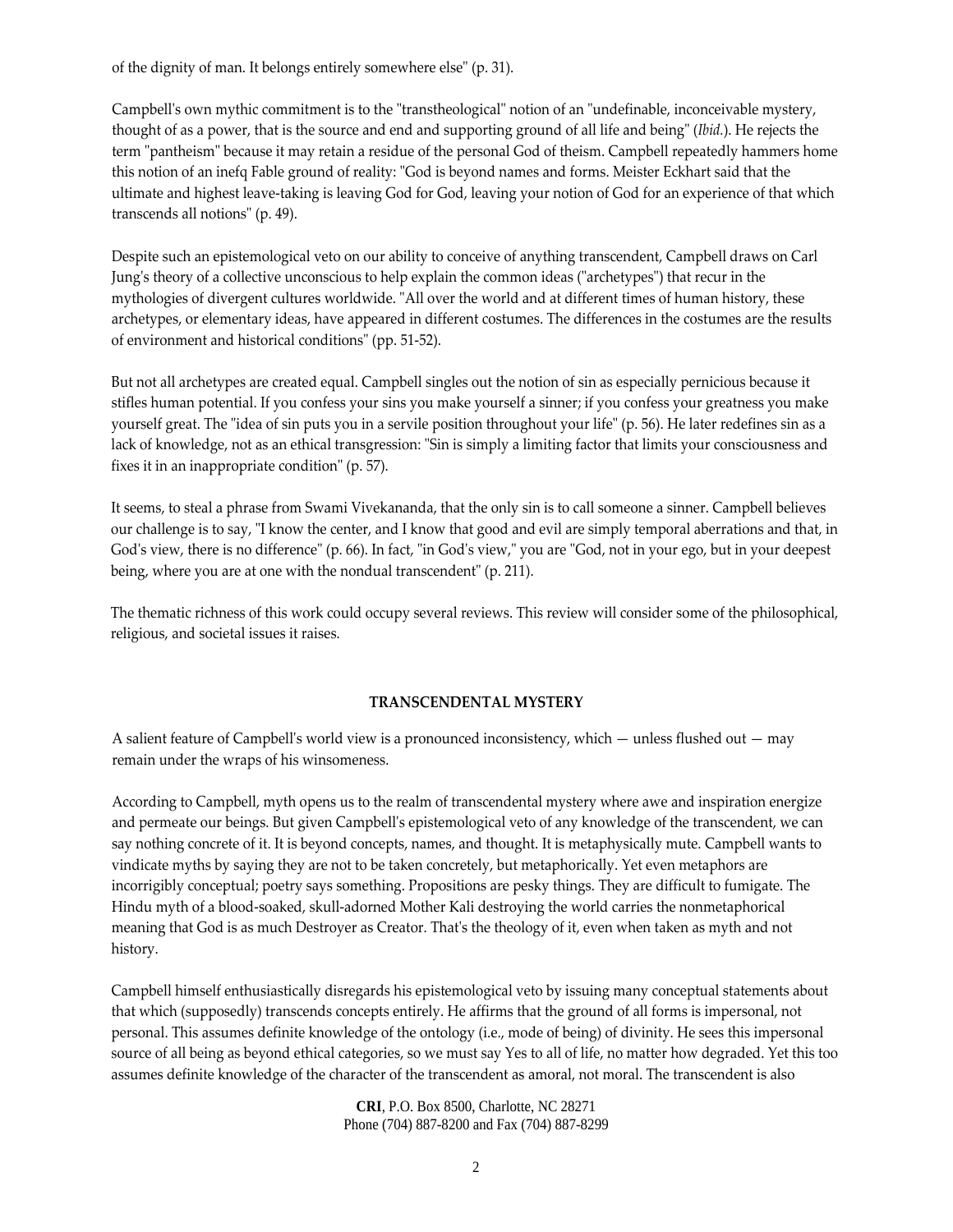ʺnondualʺ as opposed to dual or triune. All myths, he affirms, point to an invisible world beyond the world of visible form. Further, "we are all manifestations of Buddha consciousness, or Christ consciousness, only we don't know it" (p. 57). (We are, then, not conscious of our divine consciousness.) Again, specific propositions are affirmed, and in quite nonmetaphorical language. Campbell's "transcendental silence" has a habit of speaking out. The explicit epistemological veto is overridden by an implicit theology that welcomes pantheism and filters out theism. Despite his statement that "the person who thinks he has found the ultimate truth is wrong" (p. 55), Campbell repeatedly and dogmatically asserts the ultimate truth of an impersonal and amoral divinity.

Campbell also rejects the idea of God as "Absolutely Other" because, he says, we can have no relationship with that in which we do not participate. Yet, how we  $-$  as personal and morally responsible beings  $-$  can conceptualize or experience a religious relationship with an impersonal and amoral ground of the univq erse is less than clear.

#### **LITERALISM ON TRIAL**

Campbell is ever at odds with a religious literalism which reifies mythic themes into concrete facts. He refers to the biblical creation story that teaches an actual beginning of the universe as "artificialism" and chides Bill Moyers for considering the resurrection of Christ in historic terms. He says such a view "is a mistake in reading the symbol"; it is to read "the words in terms of prose instead of in terms of poetry," and to read "the metaphor in terms of the denotation instead of the connotation" (p. 57). In fact, Jesus' ascension into heaven, metaphorically interpreted, means that "he has gone inward — not into outer space but into inward space, to...the consciousness that is the source of all things, the kingdom of heaven within"  $(p. 56)$ .

Given this method of interpretation, Campbell much prefers Gnosticism over orthodoxy. He quotes favorably from *The Gospel of Thomas* where Jesus is portrayed as teaching that "he who drinks from my mouth will become as I am," and properly notes that "this is blasphemy in the normal way of Christian thinking"  $(p. 57)$ .

Campbellʹs approach to mythology has the appearance of profundity. He uses it profitably to construct interpretations of a vast body of literature. He likens mistaking a *metaphor* for its *reference* to eating a *menu* instead of the *meal.* Yet when Campbell addresses biblical materials, such as the Gospels or Acts (which were written as history, not poetry or visionary literature), it becomes painfully evident that his metaphoric interpretation is forced at best. Certainly, the significance of the ascension of Christ for Christians is not exhausted by spatial location, yet the physical reference is intrinsic to the significance that Christ is not bound to earth. He has ascended to the "right hand" (this phrase, of course, *is* metaphoric) of the Father where He now reigns. Campbell may not believe the Ascension to be literally true, but the apostles did and the church still does. A more judicious reading would note that a miraculous truth claim is being made, to be either accepted or rejected — not reinterpreted by a mythical hermeneutic. Instead of eating the menu, Campbell misreads it and fancies a meal never mentioned.

The classic Christian text on the historicity of the resurrection of Christ is Paulʹs insistence to the Corinthian church that if Christ be not raised, Christian faith is in vain (1 Cor. 15:14). Moreover, if the Resurrection is factually false, apostolic preaching is futile and misrepresents God, Christians are left in their sin, departed Christians have perished, and Christians are of all people most pitiful (vv. 15‐19). Paul had no mere mythic symbol in mind here. Neither would the early Christians have died martyrsʹ deaths for metaphors. The apostle Peter, in his second epistle  $(1:16)$ , went so far as to say that "we did not follow cleverly invented stories when we told you about the power and coming of our Lord Jesus Christ, but were eyewitnesses of his majesty."

Campbell is pleased with diverse mythic expressions so long as they refer only to the unknowable transcendent. But he strongly rejects the concept of a *fallen* creation in need of *external* redemption made known through an *historically grounded* revelation from a *personal* God. He expresses amazement at the Hebraic commandment ʺThou shalt have no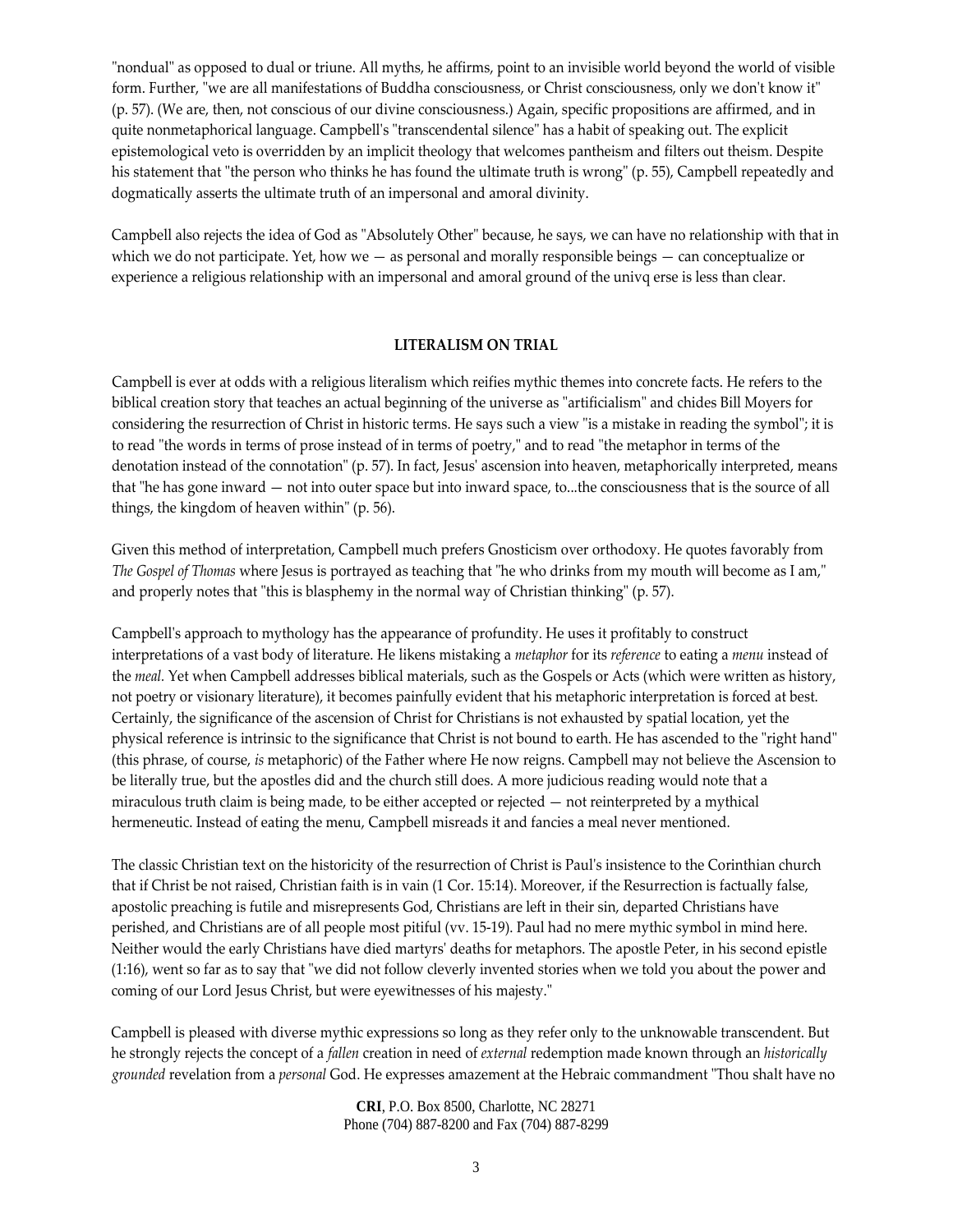other gods before me." Such militant monotheism curtails the mythic imagination. Campbell chokes on the hard historicity of Christianity, and is not comfortable until he recasts it in metaphorical terms.

#### **MYTH BECOME FACT**

Yet evangelicals need not entirely dismiss Campbell's mythic concerns. Christian writers like C. S. Lewis have argued that the worldʹs mythologies present a dim imitation of the redemption made historical through Christ. Mythologies worldwide speak of lost innocence, cosmic conflict, and redemption. In this sense the mythic dimension can be seen as part of general revelation, not in itself salvific, but pointing beyond itself to what Lewis in *God in the Dock* called "myth become fact:" "The heart of Christianity is a myth which is also a fact. The old myth of the dying God, without ceasing to be myth, comes down from the heaven of legend and imagination to the earth of history. It happens — at a particular date, in a particular place, followed by debatable historical consequences. We pass from a Balder or an Osiris, dying nobody knows when or where, to an historical Person crucified (it is all in order) under Pontius Pilate."

Campbell largely dismisses the historicity of Christianity by saying we don't know much about Jesus, given we only have "four contradictory texts that purport to tell us what he said and did" (p. 211). He adds that, despite these supposed contradictions, we know "approximately what Jesus said" (p. 211). If Campbell would have taken seriously the idea of a basic historical record of Jesusʹ words, he might have been less inclined to recast Christianity in mythic terms. The wealth of historical material provided by the Gospels, while not without some complexities, reveals a concern for historical accuracy and integrity, (see, e.g. Lukeʹs prologue).

#### **MYTHOLOGY AND PUBLIC LIFE**

How would this mythic world view describe public life? He expresses concern that hollow rationalism and literalistic religion are inadequate to meet modern needs. Although he doesn't develop a social philosophy, we can infer some clues.

First, Campbell's ethical evaluations remain unrelated to any enduring moral order. He states: "The final secret of myth [is] to teach you how to penetrate the labyrinth of life in such a way that its spiritual values come through" (p. 115). The sociological function of myth is to validate a given social order. Yet these spiritual values are relative to various cultures and historical epochs. Myths are all "true" but some must be adapted to modern needs and realities. Campbell deems unecological the Christian cosmology of the earth as separate from God, and instead opts for a not‐ yet-fully-developed "planetary mythology" that resacralizes the universe along Buddhist lines.

Given such cosmic amoralism  $-$  God as beyond morality  $-$  it remains to be seen how any judgment or mythical imperative could be ethically binding or normative. The Good is not based on Godʹs unchanging moral character as a personal being; it is not knowable through His self‐disclosure. The transcendent is ineffable and therefore morally as well as metaphysically mute. Any mythic recommendation for people or society is simply an inexplicable archetypal upsurge of the ultimately unknown and unknowable. Campbell's advocacy of a "planetary mythology" is mere vision with no vindication of its value.

Second, Campbell's ethics are further eroded by a tendency toward monism, so often tied to pantheism. In explaining the heroic deed of a policeman to save a man attempting suicide, Campbell invokes Schopenhauer's notion that "you and that other are one, that you are two aspects of the one life, and that your apparent separateness is but an effect of the way we experience forms under the conditions of space and time. Our true reality is in our identity and unity with all life" (p. 110). But if the subject-object distinction is not ultimately real, the very idea of self-giving or selfsacrifice must itself be sacrificed on the monistic altar. Any action could be justified in terms of cosmic selfism. If all is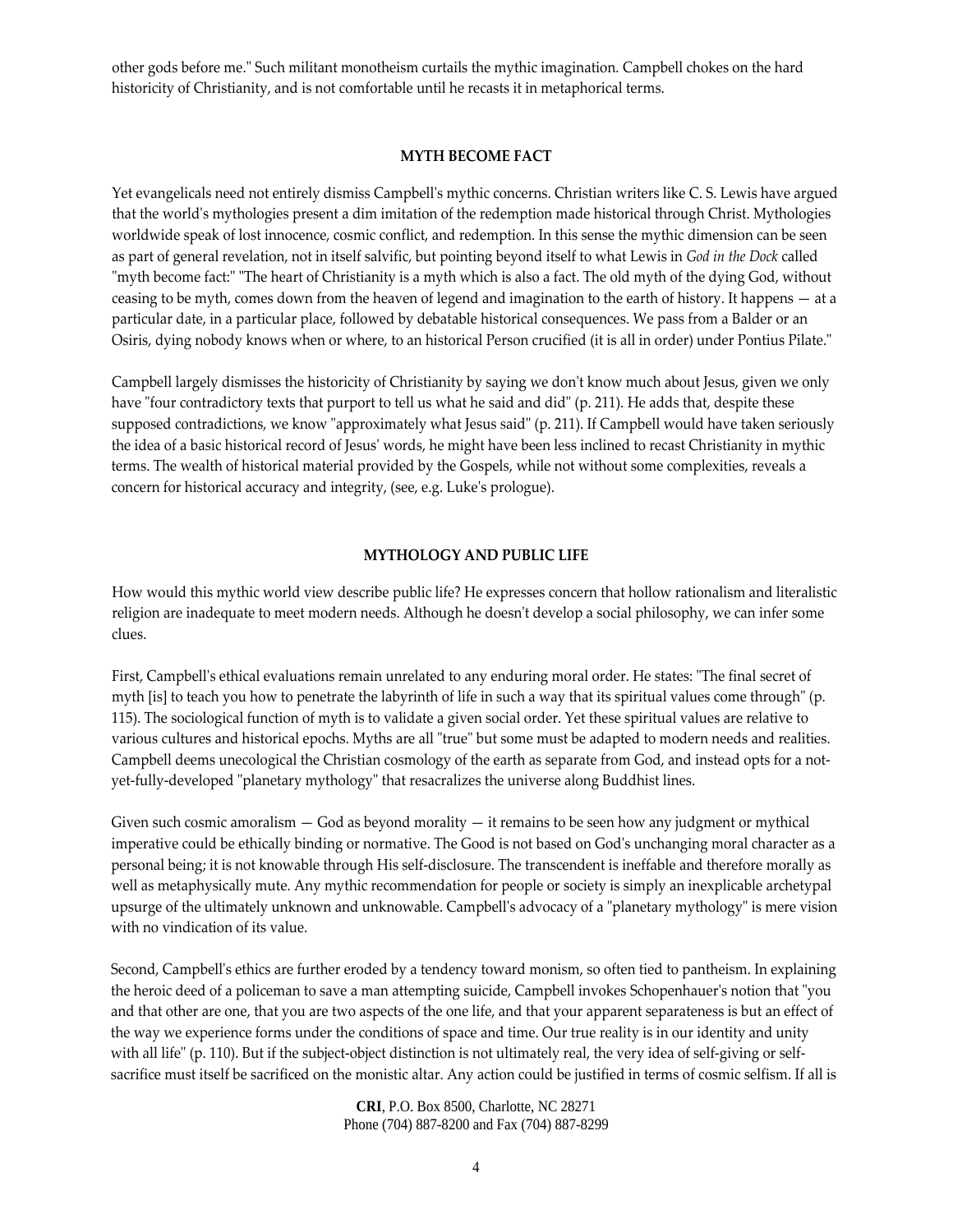one, how could we violate othersʹ rights? Social ethics would be rendered sociological solitaire.

Third, the monistic model is at odds with Campbellʹs praise of the Westʹs positive emphasis on the individualʹs worth and freedom. Individualism (in the positive sense of the dignity of individuals) can only be praised if one adopts an (nonmonistic) ontology of actual, singular entities (humans and otherwise) and a corresponding ethic that respects the right of individual expression. Individualism historically has not fared well in nations such as India where monism monitors morality.

Fourth, although Campbell has many harsh words for Christian theism — which has served as the foundation for so many Western individual liberties — he reserves judgment on extreme tribal practices such as head‐hunting and initiations requiring sexual debauchery and even human sacrifice. He sees these ritual acts simply as enacted mythologies vital to cultural life.

Fifth, in a telltale passage, Campbell contrasts the ancient religion of the Goddess with that of the Bible: "You get a totally different civilization and a totally different way of living according to whether your myth presents nature as fallen or whether nature is in itself a manifestation of divinity, and the spirit is the revelation of the divinity that is inherent in nature" (p. 99). Campbell clearly chooses the latter and says that "one of the glorious things about Goddess religions" is that "the world is the body of the Goddess, divine in itself, and divinity isn't ruling over a fallen nature.ʺ This, in fact, seems to be Campbellʹs model for society: a social order uninhibited by any supernatural authority or by any recognition of pervasive human fallibility and moral aberration.

Sixth, unlike the historic American ideal, Campbell's mythic world view allows for no appeal to "inalienable rights" granted to all by their creator. That would be too literalistic and absolutistic. Nor could there be violations of human dignity because we have no law above the sociologically functioning mythologies that inspire social order. Instead of a universal Law above human law we simply have the ineffable — in the collective unconsciousness — below the mythological manifestations.

#### **MYTHIC PLURALISM**

It might appear at first that Campbellʹs mythic permissiveness (no one mythic understanding is ultimately true) would serve as a solid platform for pluralism. At one point he says that mythologies are like individual software; if yours works, don't change it. But the classical liberal (not the modern, relativistic liberal) understanding of pluralism is deeper and wider. It assumes truth has nothing to fear from a plurality of perspectives; it can compete with and triumph over error in "the marketplace of ideas" by virtue of its own merit. Western liberty of expression is premised on *the right to be right* and *the right to be wrong* and be proven wrong through dialogue, debate, and discussion. Mythic pluralism assumes no truth to be discovered, debated, or discussed. The merit of any mythology is not its objective veracity but its subjective pull and social power. Mythic pluralism endorses a relativism that ignores the possibility of uncovering the absolute, the universal, or the objective. If the software works, keep it  $-$  just so long as you delete any religious literalism.

Campbell may not have countenanced it, but it may befall him to become a posthumous prophet for New Age sentiments. Although more of an academic than a popularizer, his world view is in basic agreement with New Age celebrities like Shirley MacLaine, Werner Erhard, and John Denver. All is one; god is an impersonal and amoral force in which we participate; supernatural revelation and redemption are not needed. Campbellʹs erudition and sophisticated manner may attract those who are less impressed by the metaphysical glitz of a Shirley MacLaine, the rank superstition of "crystal consciousness," or the cosmic hype of the "Harmonic Convergence."

Campbell is correct: the power of myth in its various functions is potent and pervasive. Human beings need a